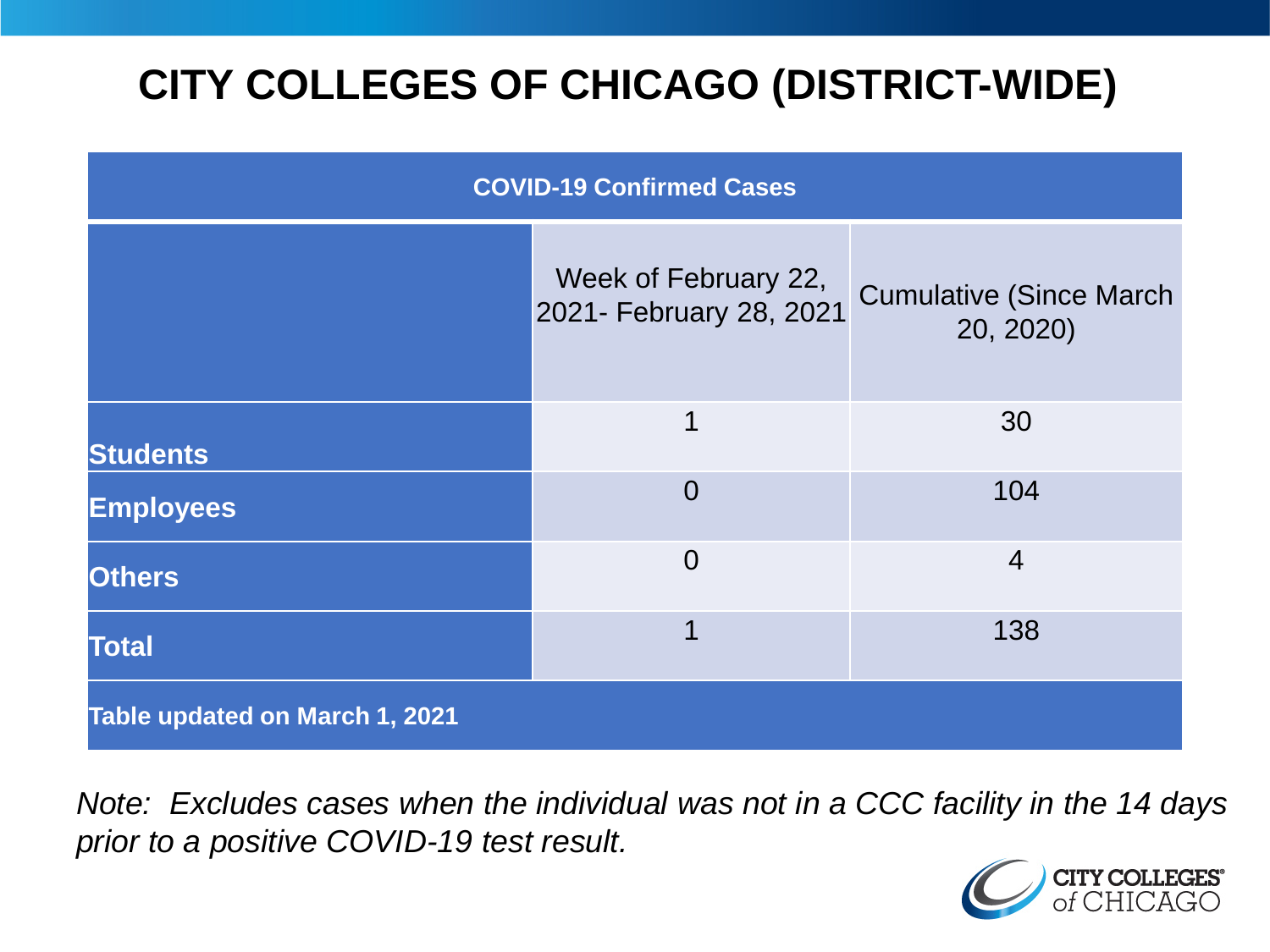### **DALEY COLLEGE**

| <b>COVID-19 Confirmed Cases</b>       |                                                 |                                              |
|---------------------------------------|-------------------------------------------------|----------------------------------------------|
|                                       | Week of February 22,<br>2021- February 28, 2021 | <b>Cumulative (Since March)</b><br>20, 2020) |
| <b>Students</b>                       | $\overline{0}$                                  | $\overline{0}$                               |
| <b>Employees</b>                      | $\overline{0}$                                  | 15                                           |
| <b>Others</b>                         | $\overline{0}$                                  | $\overline{0}$                               |
| <b>Total</b>                          | $\overline{0}$                                  | 15                                           |
| <b>Table updated on March 1, 2021</b> |                                                 |                                              |

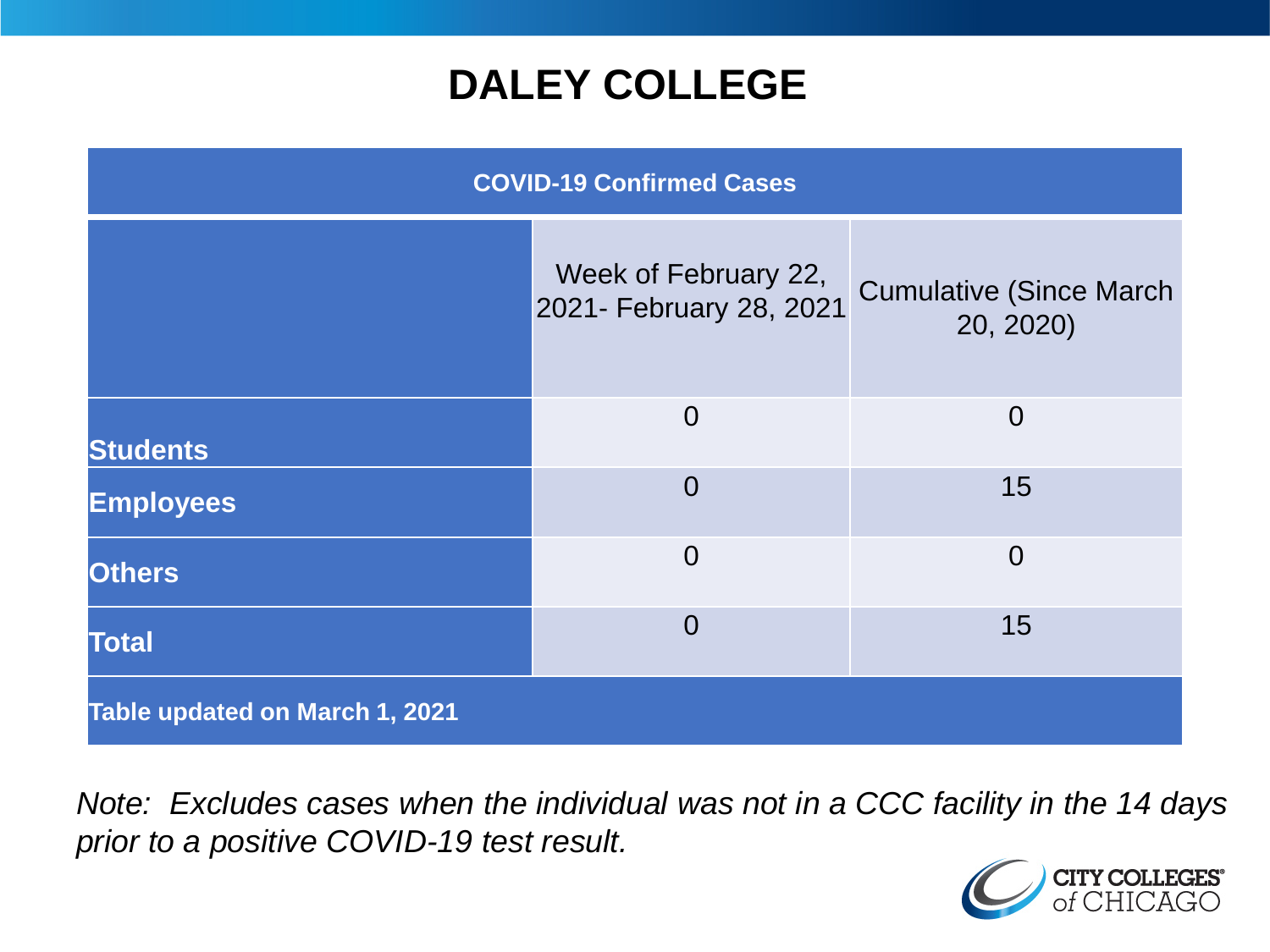### **HAROLD WASHINGTON COLLEGE**

| <b>COVID-19 Confirmed Cases</b> |                                                |                                              |
|---------------------------------|------------------------------------------------|----------------------------------------------|
|                                 | Week of February 22<br>2021- February 28, 2021 | <b>Cumulative (Since March)</b><br>20, 2020) |
| <b>Students</b>                 | $\overline{0}$                                 | 5                                            |
| <b>Employees</b>                | $\Omega$                                       | 8                                            |
| <b>Others</b>                   | $\overline{0}$                                 | 1                                            |
| <b>Total</b>                    | $\Omega$                                       | 14                                           |
| Table updated on March 1, 2021  |                                                |                                              |

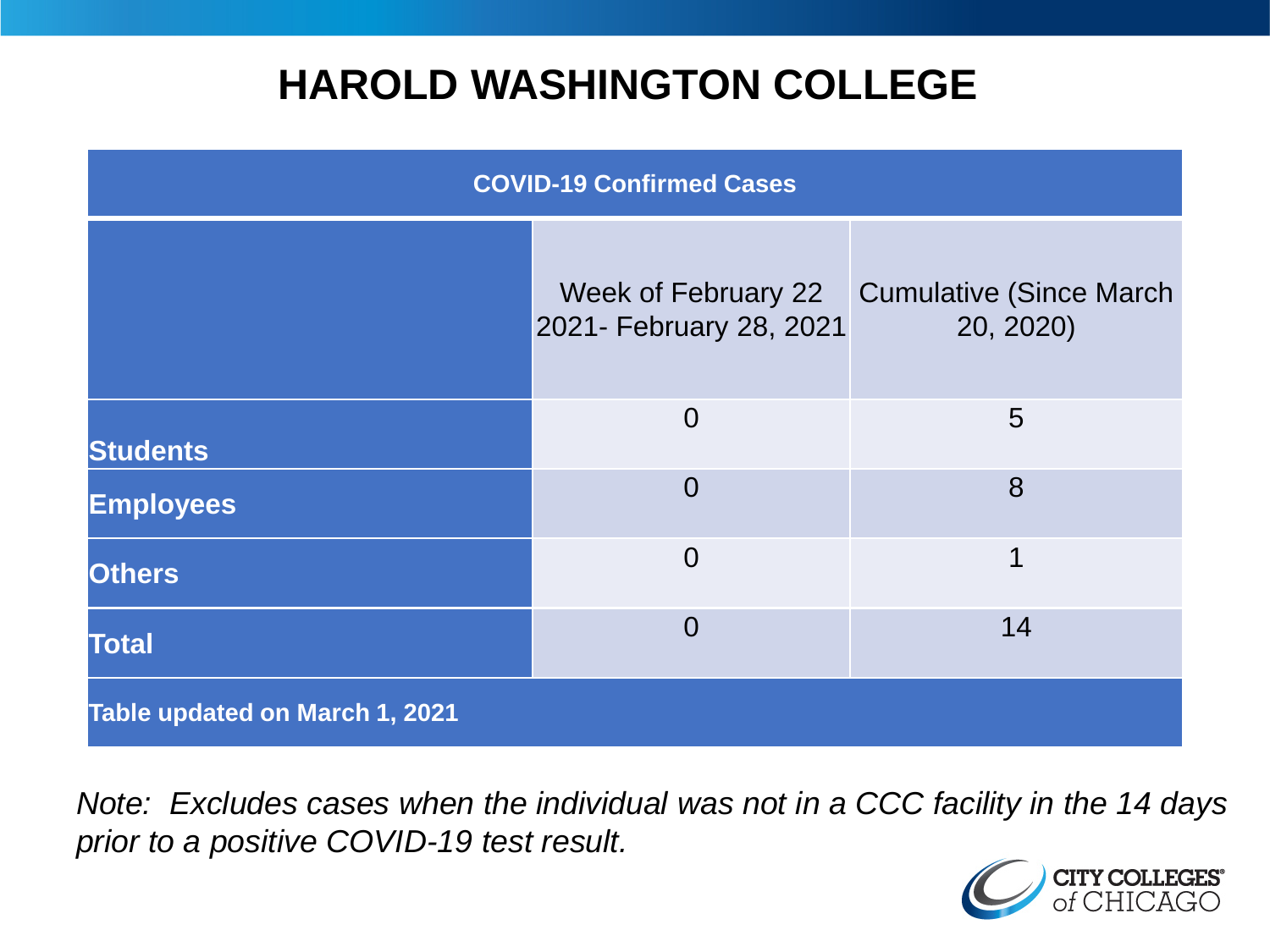### **KENNEDY-KING COLLEGE**

| <b>COVID-19 Confirmed Cases</b> |                                                 |                                             |
|---------------------------------|-------------------------------------------------|---------------------------------------------|
|                                 | Week of February 22,<br>2021- February 28, 2021 | <b>Cumulative (Since March</b><br>20, 2020) |
| <b>Students</b>                 | $\overline{0}$                                  | 6                                           |
| <b>Employees</b>                | $\overline{0}$                                  | 15                                          |
| <b>Others</b>                   | $\overline{0}$                                  | $\overline{0}$                              |
| <b>Total</b>                    | $\overline{0}$                                  | 21                                          |
| Table updated on March 1, 2021  |                                                 |                                             |

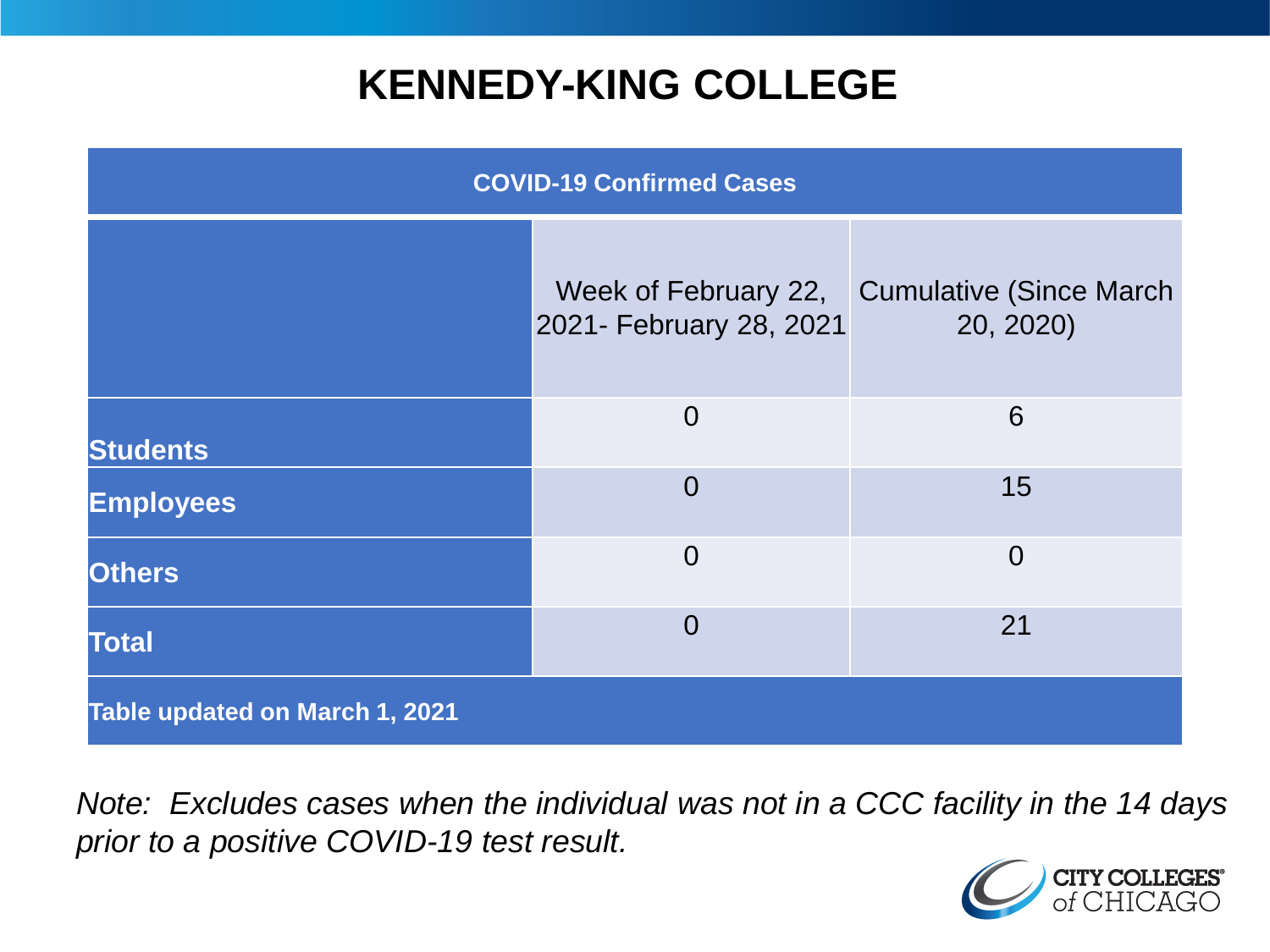# **MALCOLM X COLLEGE**

| <b>COVID-19 Confirmed Cases</b> |                                                 |                                              |
|---------------------------------|-------------------------------------------------|----------------------------------------------|
|                                 | Week of February 22,<br>2021- February 28, 2021 | <b>Cumulative (Since March)</b><br>20, 2020) |
| <b>Students</b>                 | 1                                               | 16                                           |
| <b>Employees</b>                | $\overline{0}$                                  | 21                                           |
| <b>Others</b>                   | $\overline{0}$                                  | 1                                            |
| <b>Total</b>                    | 1                                               | 38                                           |
| Table updated on March 1, 2021  |                                                 |                                              |

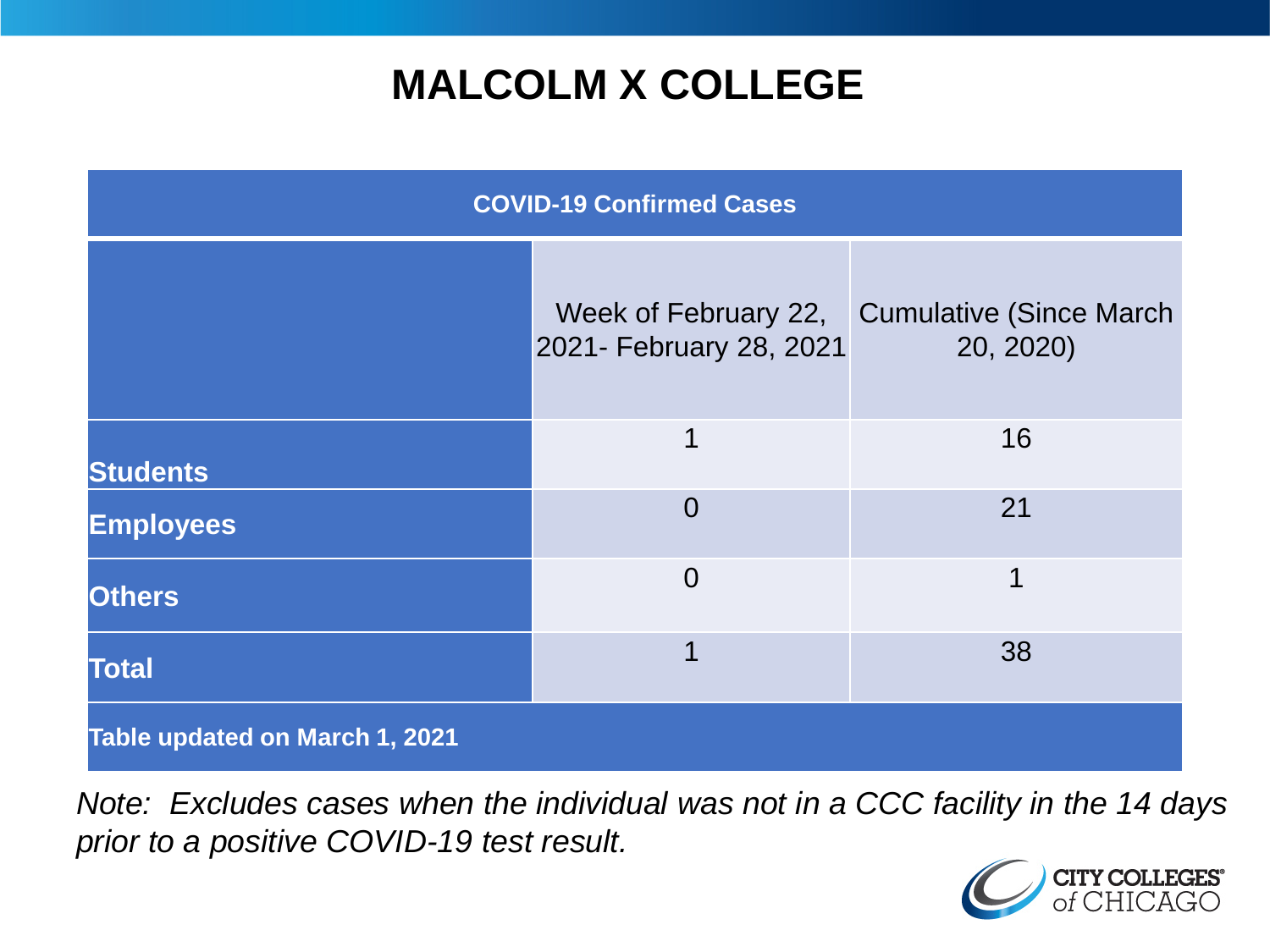# **OLIVE-HARVEY COLLEGE**

| <b>COVID-19 Confirmed Cases</b> |                                                 |                                              |
|---------------------------------|-------------------------------------------------|----------------------------------------------|
|                                 | Week of February 22,<br>2021- February 28, 2021 | <b>Cumulative (Since March)</b><br>20, 2020) |
| <b>Students</b>                 | $\Omega$                                        | 1                                            |
| <b>Employees</b>                | $\overline{0}$                                  | 17                                           |
| <b>Others</b>                   | $\overline{0}$                                  | $\overline{0}$                               |
| <b>Total</b>                    | $\Omega$                                        | 18                                           |
| Table updated on March 1, 2021  |                                                 |                                              |

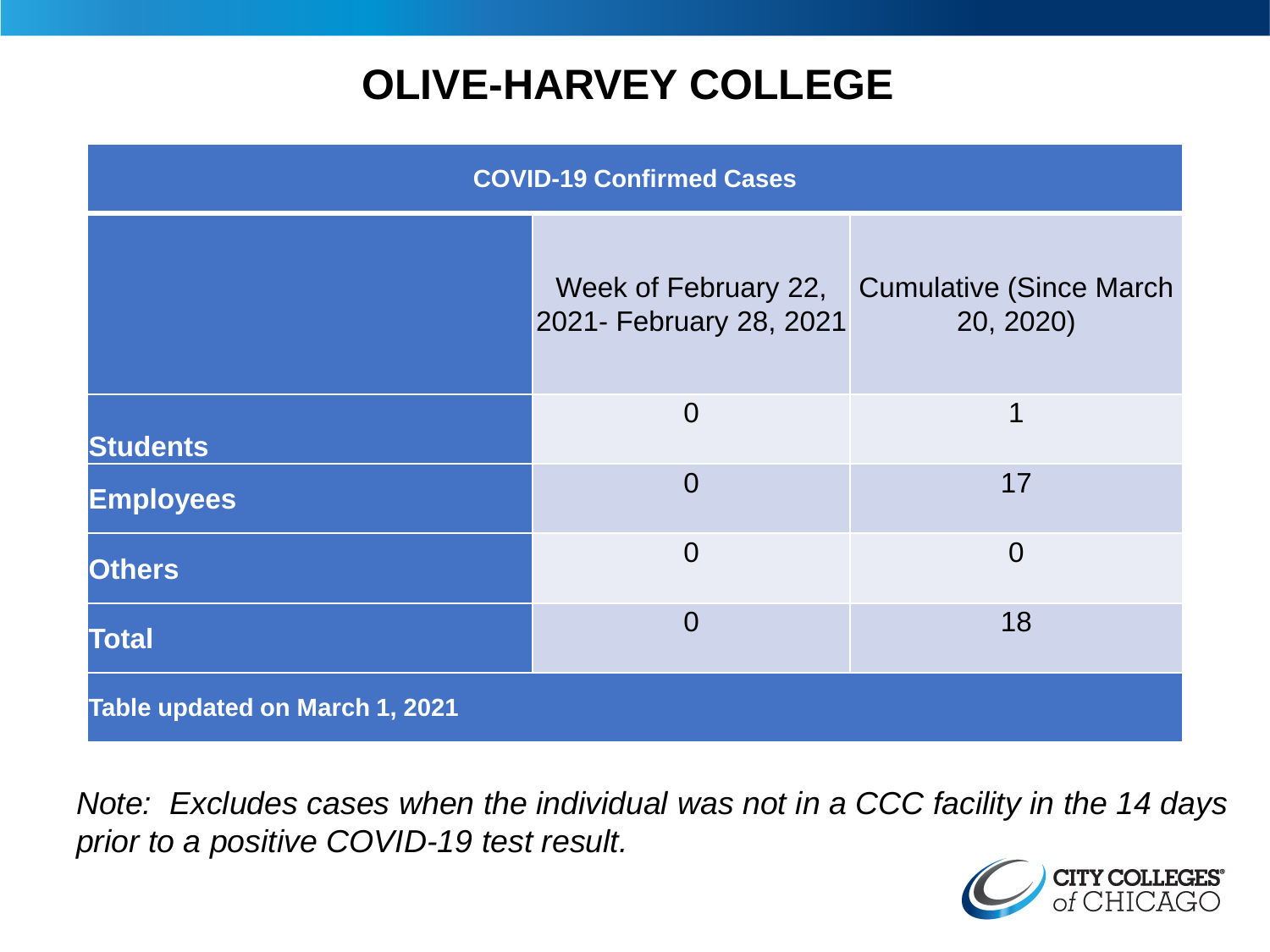### **TRUMAN COLLEGE**

| <b>COVID-19 Confirmed Cases</b> |                                                 |                                              |
|---------------------------------|-------------------------------------------------|----------------------------------------------|
|                                 | Week of February 22,<br>2021- February 28, 2021 | <b>Cumulative (Since March)</b><br>20, 2020) |
| <b>Students</b>                 | $\overline{0}$                                  | 1                                            |
| <b>Employees</b>                | $\overline{0}$                                  | 18                                           |
| <b>Others</b>                   | $\overline{0}$                                  | $\Omega$                                     |
| <b>Total</b>                    | $\Omega$                                        | 19                                           |
| Table updated on March 1, 2021  |                                                 |                                              |

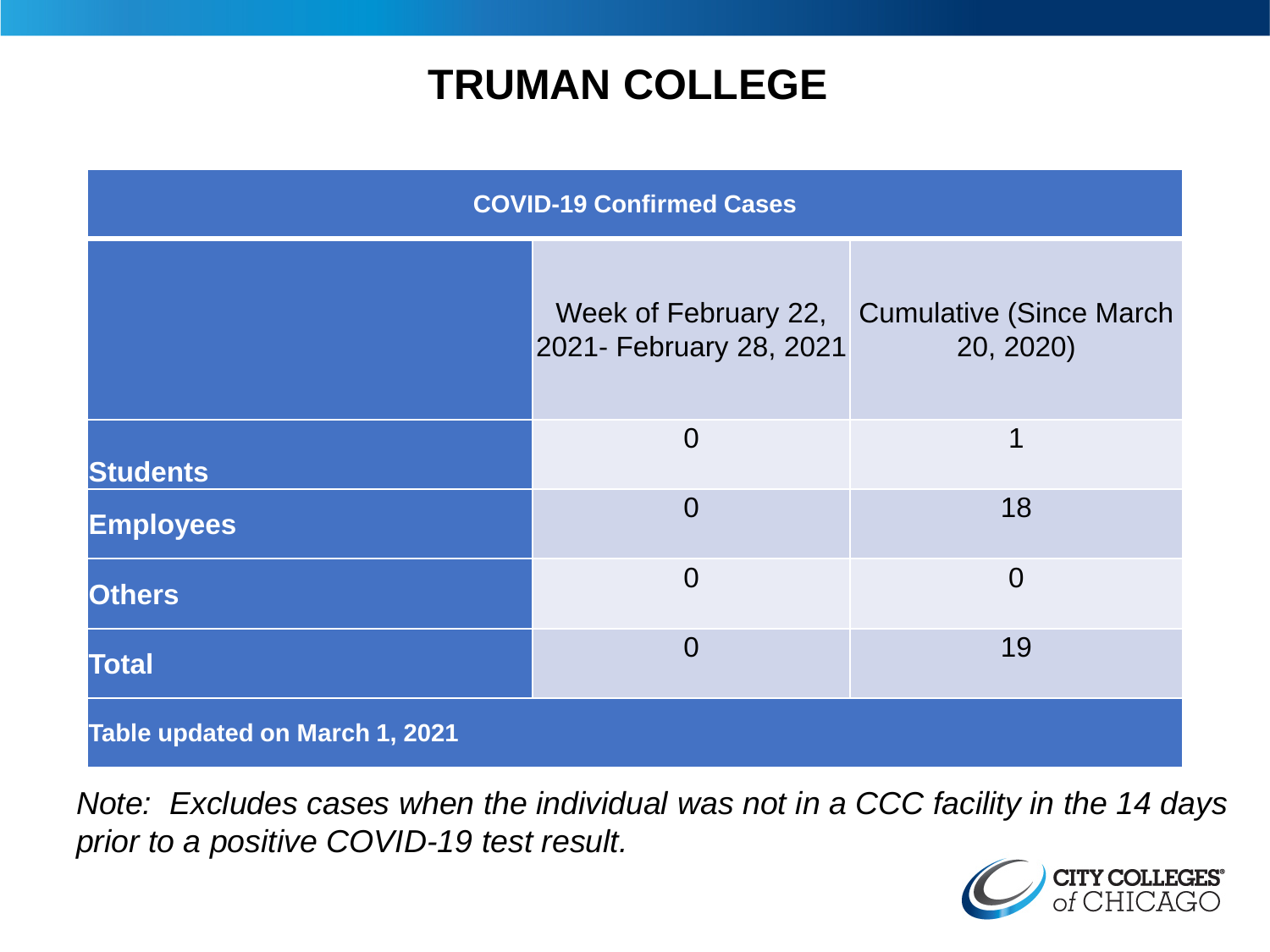### **WRIGHT COLLEGE**

| <b>COVID-19 Confirmed Cases</b> |                         |                                                            |
|---------------------------------|-------------------------|------------------------------------------------------------|
|                                 | 2021- February 28, 2021 | Week of February 22, Cumulative (Since March)<br>20, 2020) |
| <b>Students</b>                 | $\overline{0}$          | 1                                                          |
| <b>Employees</b>                | $\overline{0}$          | 10                                                         |
| <b>Others</b>                   | $\overline{0}$          | $\overline{0}$                                             |
| <b>Total</b>                    | $\overline{0}$          | 11                                                         |
| Table updated on March 1, 2021  |                         |                                                            |